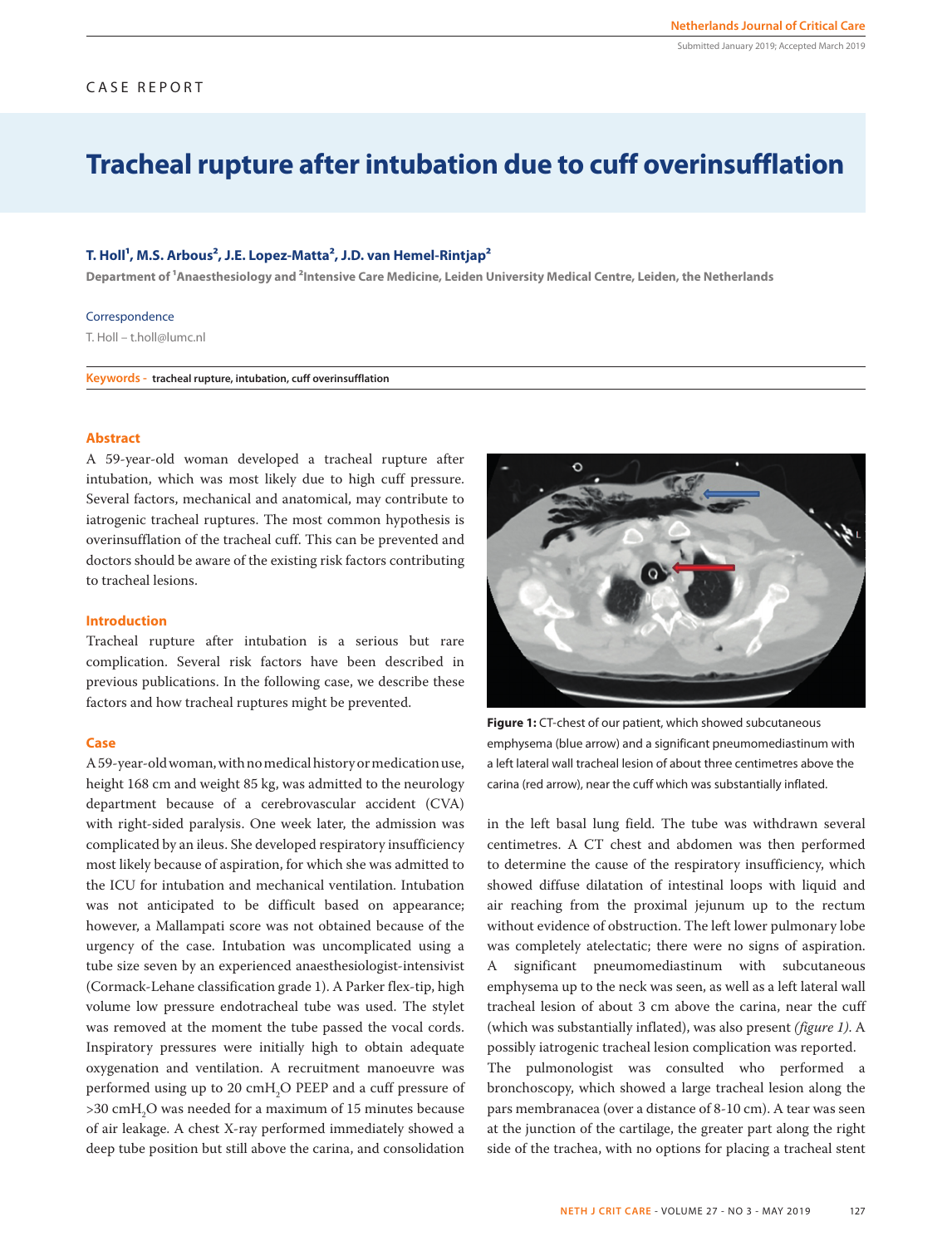Tracheal rupture after intubation due to cuff overinsufflation

*(figure 2)*. After consulting the thoracic surgeon, it was decided that veno-venous extracorporeal membrane oxygenation (V-V-ECMO) was the only option to enable surgical closure of the defect. On day 3 of ICU admission, V-V-ECMO catheters were inserted (right jugular vein and right femoral vein) and the tracheal defect was closed using a xeno-pericardial patch. The tracheal tube was removed to allow optimal wound healing. No continuous infusion of heparin was started because of the pre-existing CVA. Daily tracheal suction was performed by the pulmonologist. Antibiotics were given for possible mediastinitis, following the findings on CT chest.

On day 6, substantial subcutaneous emphysema of the thorax and face developed. This finding was apparently due to dehiscence and failure of the pericardial patch to graft, most likely because of the pre-existing mediastinitis. At this point, no further treatment options were available. Thereby, the expectation of a poor outcome due to the CVA made the overall prognosis detrimental. After discontinuation of treatment, our patient passed away.



**Figure 2:** Bronchoscopy which shows a tear at the junction of the cartilage on both sides, the greater part along the right tracheal side (arrow).

#### **Discussion**

Iatrogenic tracheal rupture after intubation is a rare but serious complication and is estimated to occur in 0.05-0.37% of intubations.[1] Its complications include tension pneumothorax or anoxia (when most of the tidal volume is leaking through the tracheal tear). Mediastinitis and sepsis may occur at a later stage.[2,3] Risk factors may be divided into mechanical and anatomical. Mechanical risk factors include multiple forced intubation attempts, inexperience, overinflation of the cuff, incorrect position of the tip of the tube, inappropriate tube size, inflammation or advanced age. Anatomical risk

factors include congenital abnormalities, pars membranacea weakness, female gender and short stature.<sup>[1,4,5]</sup> The most common probable cause for iatrogenic tracheal rupture after intubation is cuff overinsufflation and this is most commonly found in women (86.2%) who are on average over 50 years of age. Almost all ruptures described in the literature are found in the posterior wall of the trachea, usually longitudinally, at the junction of the cartilage, along the right side of the trachea.<sup>[2-4]</sup> The rupture usually corresponds to the length of the cuff, but extensive tearing can be explained by further dissection under positive pressure ventilation. It is difficult to explain these right posterolateral lacerations by intubating trauma, when the tip of the tracheal tube has been inserted anteriorly through the cord.<sup>[2]</sup> The posterior part of the trachea might have a higher tendency to rupture with cuff overinsufflation because it is weaker due to a lack of cartilaginous support.<sup>[6]</sup> Cuff pressures over 30  $\text{cm}H_{2} \text{O}$ can already cause mucosal tissue damage because of reduced blood flow. Complete blockage of flow can occur with pressures exceeding  $45 \text{ cm} + \text{C}$ . This may lead to tissue ischaemia and weakness of the tracheal wall. Ruptures will develop more easily in the case of high cuff pressures.

In our case, we performed an uncomplicated intubation. The cuff, however, may have been over inflated because of air leakage and secondary ventilatory difficulties. This serious complication can occur after only a short period of high cuff pressure. The use of high ventilator pressures and recruitment manoeuvres may have contributed to aggravation of the tracheal lesion. Therapeutic options when high pressures are needed due to ventilatory difficulties may be to check the cuff position (between vocal cords leading to air leakage?) and tube size (inefficient size related to trachea?), to deepen anaesthesia, and use neuromuscular blockade or bronchodilator therapy.

Our patient was of short stature, older than 50 years and female, therefore at risk for developing intubation or high cuff pressure related tracheal lesions. These factors may all have been contributing factors to the development of the tracheal rupture. Furthermore, as described in the literature, lesions caused by cuff overinflation are often located on the right side of posterolateral wall, which was also affected in our case.<sup>[2-4,6]</sup>

Overinsufflation of the cuff can be prevented by frequent measurement of the cuff pressure. We should be aware of cuff pressure values while ventilating patients on the ICU and keep in mind that short women of an older age are at risk of developing tracheal lesions. This could be because of the weaker pars membranacea and smaller diameter of the trachea compared with men.[4,8,9,10] Besides that, we should avoid manual regulation of the cuff without a pressure gauge because this will lead to the recommended pressure in less than 30% of cases.[8]

#### **Disclosures**

The author declares no conflict of interest. No funding or financial support was received.